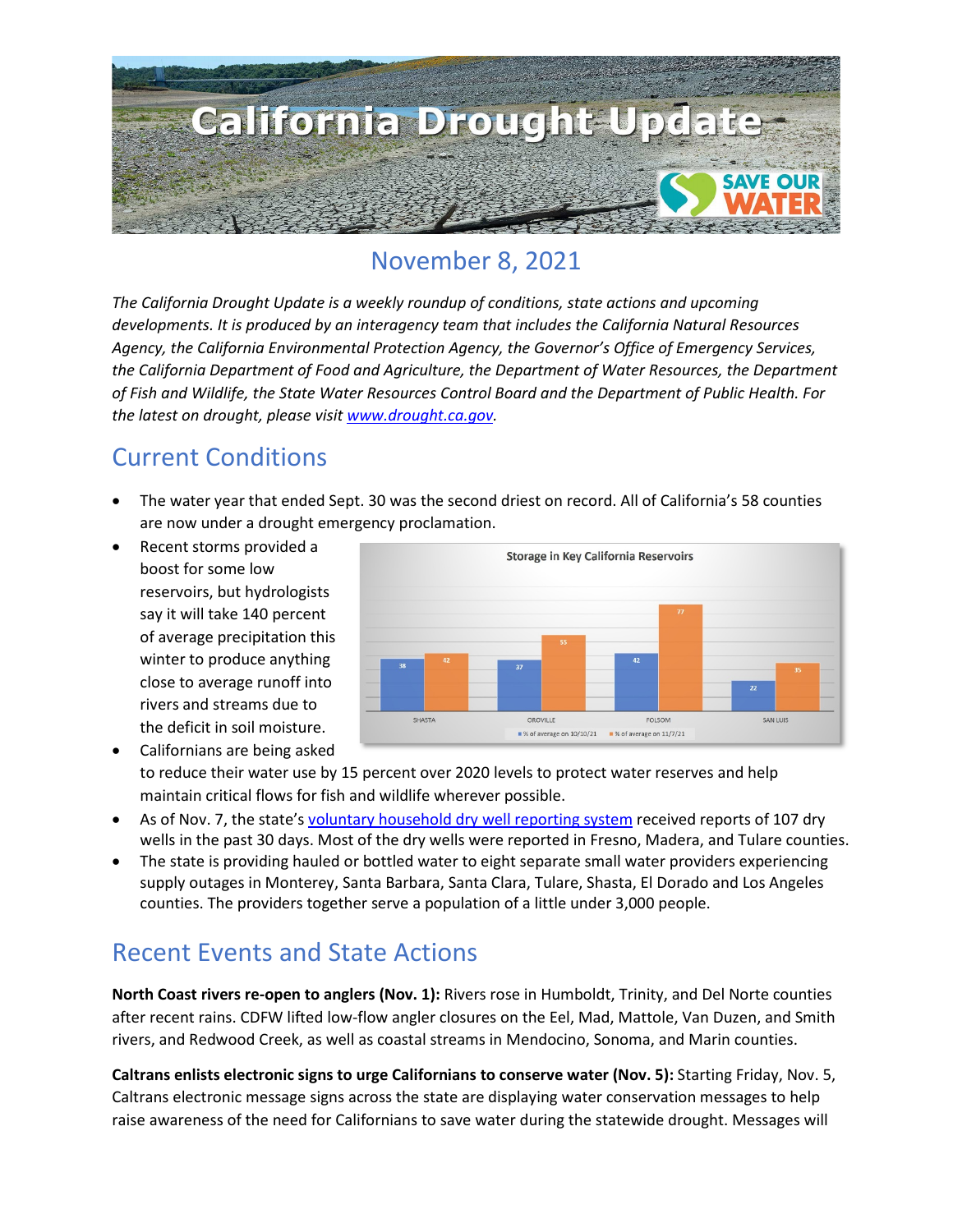appear on approximately 700 signs through Friday, November 12. Caltrans' move follows last month's proclamation from Governor Gavin Newsom expanding the drought emergency to all California counties, including San Francisco and Los Angeles, and urging Californians to double down on water conservation efforts.

**Increased salmon spawning at American River hatchery (Nov. 2):** CDFW and the U.S. Bureau of Reclamation announced a joint effort at the Nimbus Fish Hatchery in



Sacramento County to increase production of fall-run chinook salmon by 500,000 smolts to help combat effects of the drought. Spawning of returning fall-run salmon begins this week. Production goals have been increased to 4.5 million salmon smolts, up from the typical 4 million smolts. Most of the additional salmon smolts will be trucked and released at sites in the San Pablo and San Francisco bays to improve survival and further evaluate several new release points used last spring when American River conditions were too poor to release the juvenile fish. One quarter of the additional hatchery fish will have their adipose fins clipped and coded-wire tags installed to provide scientists with data about their life journey. At CDFW's Feather River Hatchery in Butte County, fall-run chinook salmon production will



be increased by 1.8 million smolts this fall.

**Save Our Water partnership with 49ers kicks off (ongoing):** A new partnership with the 49ers is bringing conservation messaging and tips to fans in Northern California. In-stadium ads and signage are in place, and PSAs will begin running soon. [Save Our](https://saveourwater.com/)  [Water](https://saveourwater.com/) also can be found on social media, electronic billboards, radio and local TV programming around the state. Save Our Water, developed in partnership with local water agencies, emphasizes the need for Californians to take steps now to reduce water use.

**Healthy Soils Program Solicitation (Nov. 1)**: With \$75 million in funding available, CDFA began

accepting applications for Healthy Soils Program grants. Applications will be accepted on a rolling basis until the funds are committed or until Feb. 25, 2022. The program stems from the California Healthy Soils Initiative, a collaboration of state agencies and departments to promote the development of healthy soils on California's farmlands and ranchlands. CDFA plans to help potential applicants understand the application process with workshops on Nov. 18, Dec. 16, and Jan. 20, 2022.

**Farm water efficiency grants (ongoing)**: CDFA has opened the request for proposals (RFP) for the State Water Efficiency and Enhancement Program (SWEEP) for four months on a first-come, first-serve basis or until funds are liquidated. The 2021-22 budget includes \$50 million for SWEEP grants to implement irrigation systems that reduce greenhouse gases and save water on California agricultural operations. Eligible system components include (among others) soil moisture monitoring, drip systems, switching to low pressure irrigation systems, pump retrofits, variable frequency drives and installation of renewable energy.